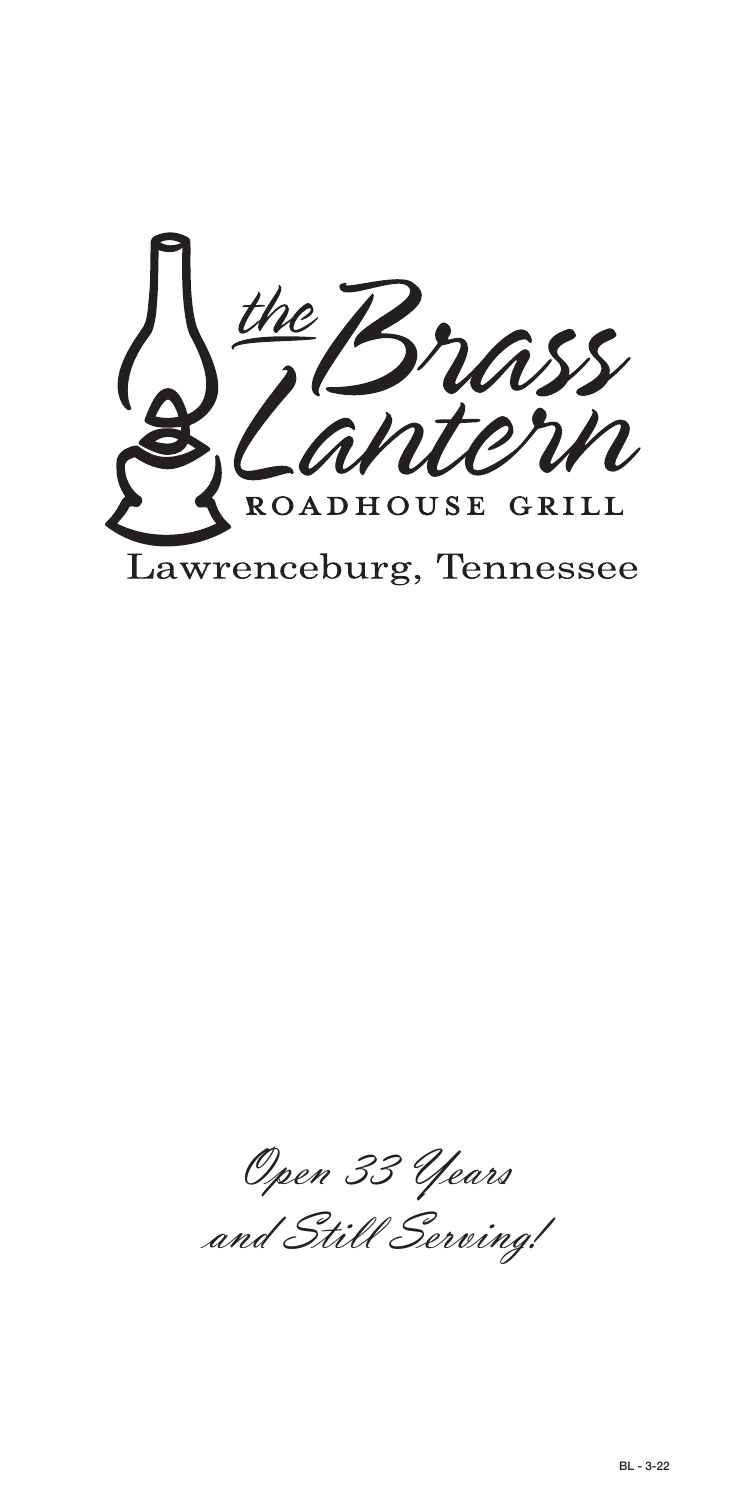Appetizers & Small Plates

| Two soft tortilla tacos with lettuce, jack cheddar, tomatoes, onions, cilantro and spicy ranch.                                             | 10 |
|---------------------------------------------------------------------------------------------------------------------------------------------|----|
| Peel and eat in creole seasoning. Served with Johnny's Cocktail Sauce.                                                                      |    |
| Trio App (Pick Three From The List - Sorry No Doubling)<br>Choose from: Buffalo Wings, Boneless Wings, Tenders, Loaded Skins, Cheese Sticks | 11 |
| Tortilla Chips topped with chicken, white cheese sauce, jack cheddar, beans, corn, pico de gallo,<br>and drizzled with BBQ.                 | 10 |
| Choice of Spicy BBQ • Hot & Spicy • Teasers, served with ranch and celery sticks.                                                           | 9  |
| Choice of Spicy BBQ • Hot & Spicy • Teasers, served with ranch and celery sticks.                                                           | 12 |
| Cajun chicken, bacon, tortillas, pico de gallo, jack cheddar, served with sour cream and salsa.                                             | 10 |
| Warm tortilla chips served with our 33-year-old spinach cheese dip recipe.                                                                  | 9  |
| Idaho potatoes loaded with jack cheddar, real Hormel bacon and sour cream.                                                                  | 9  |
|                                                                                                                                             | 8  |

# Soups & Salads

| Choose from: French Onion, Potato Cheese, and Shrimp Chicken Gumbo.                                                                                                                                                         | 5  |
|-----------------------------------------------------------------------------------------------------------------------------------------------------------------------------------------------------------------------------|----|
| Grilled Mahi Salad .<br>Grilled Mahi seasoned with lemon pepper and served over romaine, accompanied with<br>diced tomatoes, black olives, avocado. Served wth Balsamic Vinaigrette.                                        | 13 |
| Romaine tossed in our balsamic vinaigrette and topped with bleu cheese crumbles, bacon,<br>dried cranberries, candied walnuts, fresh strawberries, and teriyaki chicken. Served with garlic bread.                          | 12 |
| Seasoned with your choice of seasoning, salad greens, fresh cheddar, tomatoes, eggs,<br>homemade sour dough croutons, and your choice of dressing.                                                                          | 12 |
| Fried chicken tenders served over salad greens, toasted almonds, fresh cheddar, diced<br>tomatoes and Johnny Fleeman's honey mustard salad dressing.                                                                        | 12 |
| Fresh Made Chicken Salad and Fruit.<br>Homemade chicken salad dotted with pecans, scooped atop a bed of fresh lettuce and<br>sliced tomatoes, accented with warm muffins, and a side of cut fruit with fruit dipping sauce. | 10 |
| Cajun-style chicken served over salad greens, fresh cheddar, pico de gallo, corn,<br>black beans, black olives, fresh corn tortilla strips with fajita dressing.                                                            | 12 |
| Teriyaki glazed chicken breast served over romaine lettuce, parmesan cheese,<br>tossed in our own caesar dressing and garnished with croutons.                                                                              | 12 |

#### **HOMEMADE DRESSINGS BY JOHNNY FLEEMAN**

Honey Mustard - Buttermilk Ranch - 1000 Island - Honey French - Bleu Cheese Italian - Classic Caesar - Lousiana Ranch - Balsamic Vinaigrette FAT FREE: FF Catalina - Ranch - Italian - 1000 Island



Nutritional information can be found at legendssteakhouse.com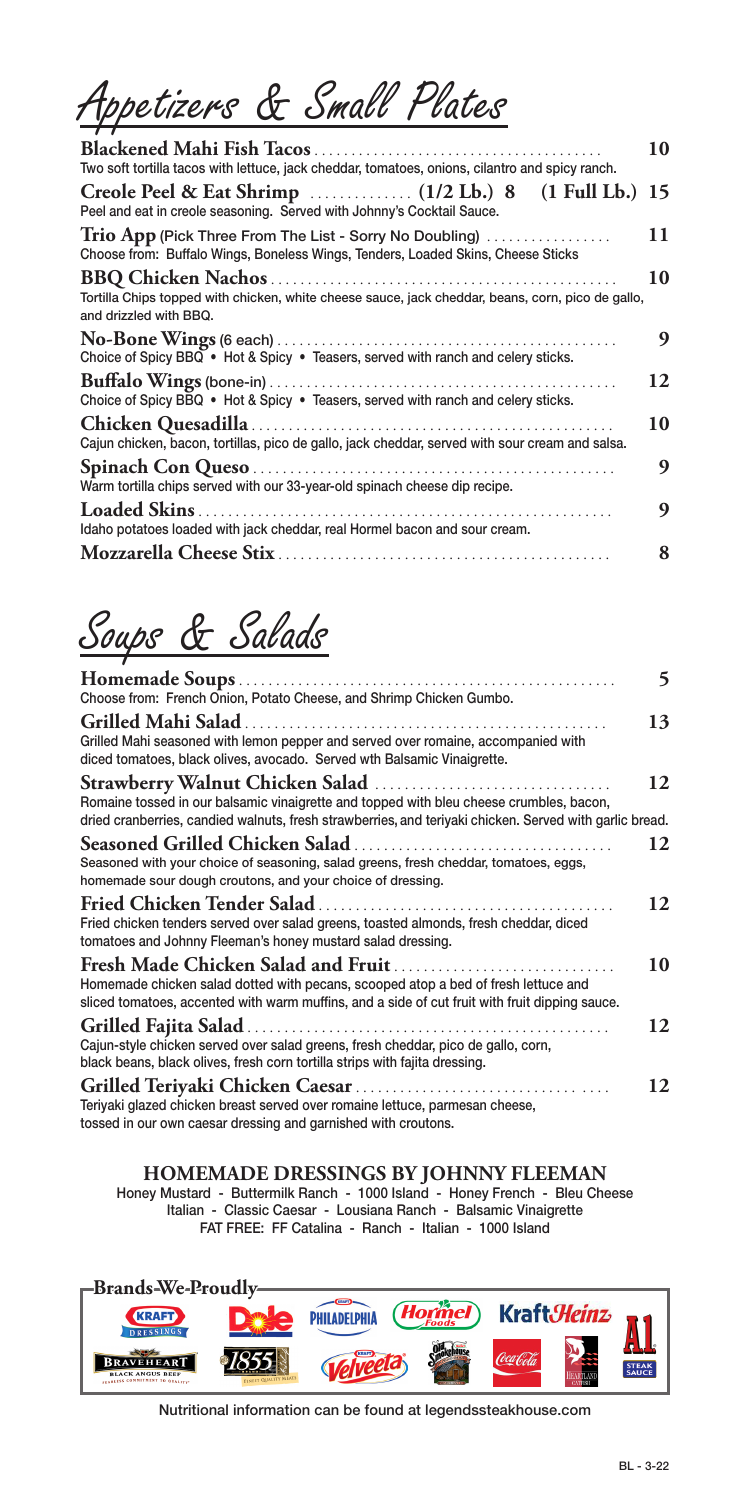**\*** 

Our Steaks are Marinated in our own Johnny Fleeman Steak Marinade.<br>Entrees include choice of Side & Side Salad or Caesar Salad or Cup of Soup.

|                                                                                           | 19 |
|-------------------------------------------------------------------------------------------|----|
|                                                                                           | 18 |
| Topped with BBQ sauce, jack cheddar and onions.                                           | 20 |
| Topped with BBQ Sauce, jack cheddar and Applewood smoked bacon.                           | 20 |
| Sirloin 6 oz $\ldots$ $16.5$ Sirloin 9 oz $\ldots$ $23$                                   |    |
|                                                                                           |    |
| <b>Sirloin Orleans 9 oz</b> Served with skewer of cajun grilled shrimp & white wine sauce |    |
|                                                                                           | 32 |
|                                                                                           | 45 |

Combos **\*** 

| Steak Toppers                                                             |
|---------------------------------------------------------------------------|
| 6 oz Sirloin & Fried Shrimp  22 Mushrooms  2                              |
|                                                                           |
| <b>Mushrooms &amp; Onions  2.50</b><br>6 oz Sirloin & Chicken Tenders  22 |
|                                                                           |

Sizzle Black Iron Skillets **\*** 

|     | NEW Pork Medallion Sizzle<br>Grilled with zesty orange sauce & served over peppers, onions, fresh broccoli & brown rice w/almonds. | 18 |
|-----|------------------------------------------------------------------------------------------------------------------------------------|----|
|     |                                                                                                                                    |    |
| NEW | <b>Beef Filet Tips</b>                                                                                                             | 20 |
|     | Grilled and served over peppers, onions, fresh broccoli & brown rice w/almonds.                                                    |    |
|     | <b>Queso Chicken</b>                                                                                                               | 19 |
|     | Fresh Chicken over fresh onions & red peppers & topped w/spinach cheese & fresh pico de gallo.                                     |    |
|     | Queso Sirloin                                                                                                                      | 20 |
|     | 6 oz. sirloin over fresh onions & red peppers & topped w/spinach cheese & sautee mushrooms.                                        |    |
|     | <b>Bourbon Sirloin</b>                                                                                                             | 20 |
|     | 6 oz. sirloin over fresh onions & red peppers, topped w/sautee mushrooms, onions & bourbon glaze.                                  |    |

Prime Rib *(Available Every Day)*

| $P$ P' $M$ $R$ / $D$ (Available Every Day) |  |  |
|--------------------------------------------|--|--|
|                                            |  |  |

Seafood **\***

Includes Choice of Side Salad, Caesar Salad or Soup.

| Mahi Mahi grilled and seasoned with your choice:                                                                                                | 22. |
|-------------------------------------------------------------------------------------------------------------------------------------------------|-----|
| Lemon Pepper • Cajun • Teriyaki • BBQ • Bourbon Glaze • Johnny's Steak Marinade                                                                 |     |
| 8 oz. Norwegin salmon grilled and seasoned with your choice:<br>Lemon Pepper • Cajun • Teriyaki • BBQ • Bourbon Glaze • Johnny's Steak Marinade | 24  |
| 8 oz. Cajun salmon filet topped with our creamy white wine sauce and a skewer of grilled Cajun shrimp.                                          | 28  |
| Seasoned with your choice of seasoning:<br>Lemon Pepper • Cajun • BBQ • Teriyaki • Johnny's Steak Marinade                                      | 21  |

Side Choices

FRESH VEGETABLES **4**

• Asparagus

**{L}**

- Steam Broccoli • Charred Brussel Sprouts w/Bacon & Honey
- POTATOES **3**
- Baked Potato / Loaded **Add 1.00**
- Sweet Potato / Loaded **Add 1.00**
- Smashed Red Potatoes
- French Fries • Sweet Potato Fries

#### OTHER SIDES **3**

- Johnny's Brown Rice w/Almonds
- Macaroni & Cheese
- Sauteed Mushrooms

**A 20% GRATUITY WILL BE ADDED TO ALL PARTIES OF 8 OR MORE.**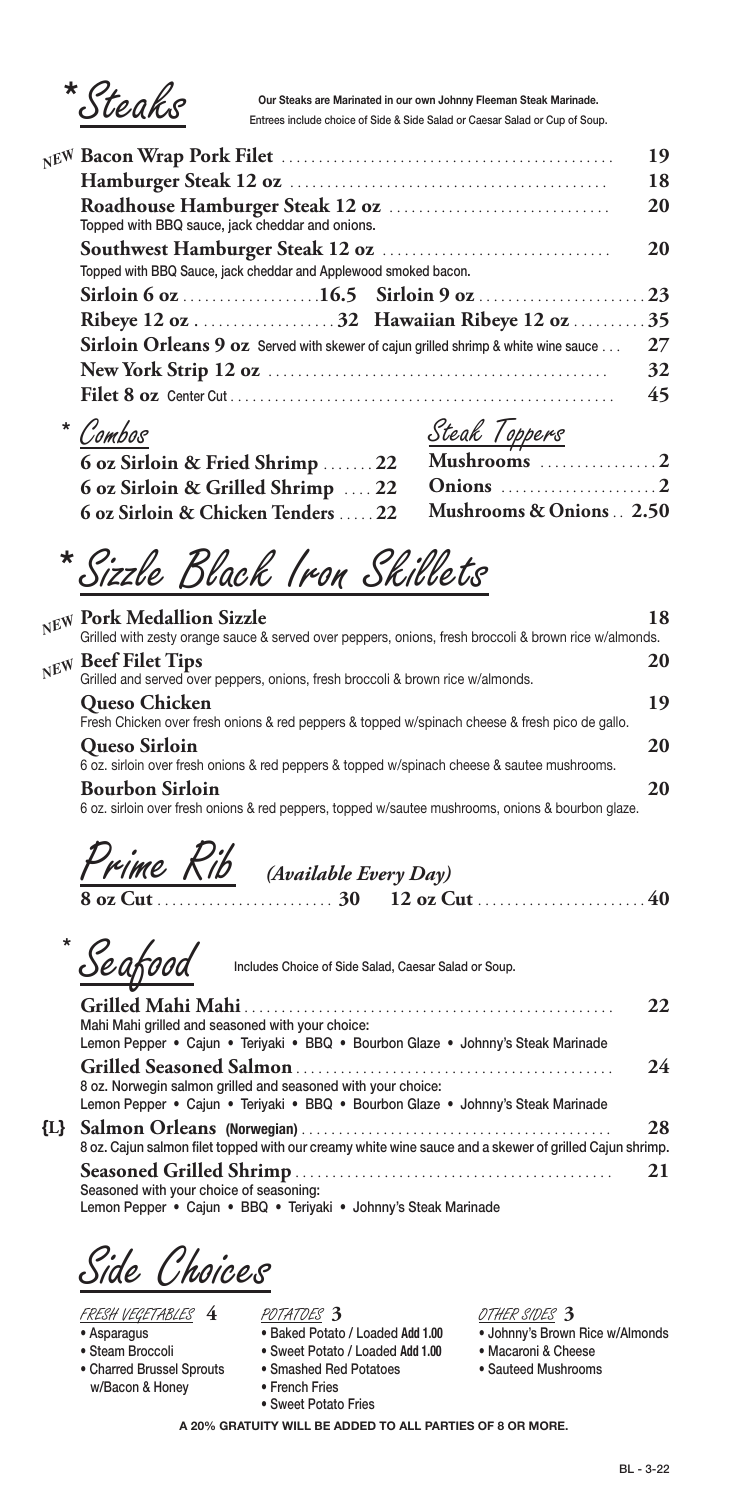Chicken

| Includes Choice of Side Salad, Caesar Salad or Soup.                                                       |           |
|------------------------------------------------------------------------------------------------------------|-----------|
| Seasoned with your choice of seasoning:<br>Lemon Pepper • Cajun • BBQ • Teriyaki • Johnny's Steak Marinade | 17        |
| Teriyaki glazed and topped with fresh sliced pineapple.                                                    | 18        |
| Topped with BBQ sauce, jack cheddar and Applewood smoked bacon.                                            | <b>20</b> |
| Topped with our made in house alfredo, sauteed mushrooms, and parmesan cheese.                             | 18        |

Southern Platters

| Served with coleslaw and choice of side. Add house salad or caesar salad 3.29. |    |
|--------------------------------------------------------------------------------|----|
| Fresh tenders fried & served with Johnny's Honey Mustard.                      | 13 |
| Large (2 filets) $18$<br>Filets served with hushpuppies.                       |    |
| Seven tail on shrimp fried golden brown. Served with hushpuppies.              | 18 |
| Two boneless pork chops served with white gravy.                               | 14 |
| Breaded beef steak served with white gravy.                                    | 14 |

Pasta

| <b>Includes Garlic Bread</b>                                                                                                                                                                    |    |
|-------------------------------------------------------------------------------------------------------------------------------------------------------------------------------------------------|----|
| Add Side Salad or Caesar Salad 3.29 Add extra Garlic Bread .99 Add extra Sauce .99                                                                                                              |    |
| Fettuccini tossed in fiery roasted peppers, alfredo sauce, cajun chicken, shrimp and<br>sausage, garnished with shredded parmesan cheese.                                                       | 15 |
| Shrimp served over fettuccini, tossed in our Cajun alfredo sauce, garnished with<br>shredded parmesan cheese.                                                                                   | 14 |
| Chicken served over fettuccini, tossed in our Cajun alfredo sauce, garnished with<br>shredded parmesan cheese.                                                                                  | 14 |
| Fresh chicken, broccoli florets, mushrooms, sauteed with basil, fresh garlic and black pepper.<br>Served over fettuccini tossed in our alfredo sauce. garnished with shredded parmesan cheese.  | 14 |
| Our homemade marinara sauce with three jumbo meatballs, served over spaghetti noodles,<br>garnished with shredded parmesan cheese. .                                                            | 13 |
| All vegetarian pasta. Fettuccini noodles sauteed in virgin olive oil and pesto.<br>Fresh asparagus, sun-dried tomatoes, broccoli and mushrooms and parmesan cheese.<br>Add grilled chicken 3.00 | 14 |

**{L}** *Represents Legends Favorite*

**{88}** *Represents Classic Legends Dish*

**Denotes Health Notice:** Consuming raw or undercooked meats, poultry, seafood, shellfish or **\*** eggs may increase your risk of food-borne illness.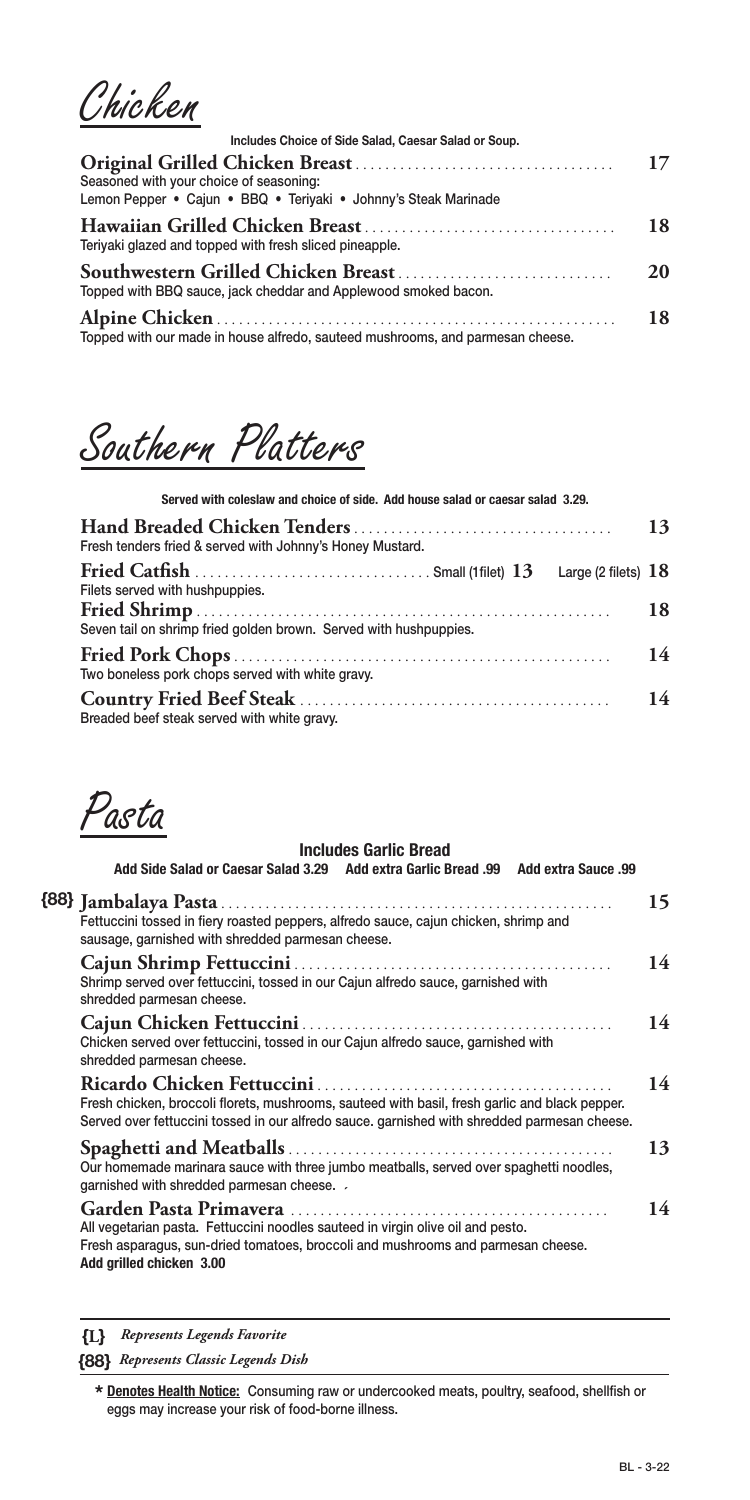Baby Back Ribs

All Ribs and Chicken Tenders are served with Seasoned Fries and Coleslaw. **Add Side Salad or Caesar Salad 3.29.**

|  | -19 |  |
|--|-----|--|
|  |     |  |

**Surgers** Add House Salad or Caesar Salad 3.29. **Classic Cheeseburger**. . . . . . . . . . . . . . . . . . . . . . . . . . . . . . . . . . . . . . . . . . . . . . . **11** Topped with two slices of American, Swiss or jack cheddar. **Hawaiian Burger**. . . . . . . . . . . . . . . . . . . . . . . . . . . . . . . . . . . . . . . . . . . . . . . . . . . . **11 {88}** Topped with Swiss cheese and teriyaki glazed fresh pineapple slice. **Bacon Cheeseburger**. . . . . . . . . . . . . . . . . . . . . . . . . . . . . . . . . . . . . . . . . . . . . . . . **12.5** Topped with Applewood smoked bacon and American, Swiss or jack cheddar. Garnished with red onion, lettuce, tomatoes and sliced pickles. **Black Jack Burger**. . . . . . . . . . . . . . . . . . . . . . . . . . . . . . . . . . . . . . . . . . . . . . . . . . . **11 {L}** Cajun spices and two slices of Swiss cheese. Garnished with red onion, lettuce, tomatoes and sliced pickles. **Cowboy Burger** . . . . . . . . . . . . . . . . . . . . . . . . . . . . . . . . . . . . . . . . . . . . . . . . . . . . . **13** Applewood smoked bacon, BBQ sauce and jack cheddar. Garnished with red onion, lettuce, tomatoes and sliced pickles. **Mushroom Swiss Burger**. . . . . . . . . . . . . . . . . . . . . . . . . . . . . . . . . . . . . . . . . . . **12** Sauteed mushrooms and two slices of Swiss cheese. Garnished with red onion, lettuce, tomatoes and sliced pickles. **Black Bean Veggie Burger** . . . . . . . . . . . . . . . . . . . . . . . . . . . . . . . . . . . . . . . . . . **10** A healthy blend of black beans and grains topped with sauteed mushrooms and swiss cheese, accompanied with our homemade pesto lime mayo, garnished with lettuce, tomato, and red onions.

Sandwiches

| Three slices of toasted Wheat Berry bread, with Smoked Turkey Breast, Ham, Applewood smoked<br>bacon, Swiss & cheddar cheese, lettuce, tomato, mayo. Served with honey mustard for dipping.<br><b>Grilled Mahi Sandwich</b><br>Grilled Lemon Pepper Mahi Mahi served on a ciabatta bun with homemade tartar, sauce,<br>red pepper, pineapple, coleslaw and avocado. Garnished with a kosher spear.<br>Fresh chicken breast topped with teriyaki glaze, Swiss cheese, Applewood smoked bacon,<br>garnished with red onion, lettuce, tomato and pickle.<br>Cajun seasoned shaved prime rib topped with sauteed onions and Swiss cheese, served<br>on a toasted French hoagie with fresh horseradish sauce.<br>Our homemade chicken salad made with fresh chicken, pecans, pineapple, fresh cut apples,<br>served with mayo, lettuce and tomato.<br>Thin sliced roast beef and ham layered between three slices of Hawaiian bread with | All served with seasoned fries and kosher spear. Add House Salad or Caesar Salad 3.29. |
|-------------------------------------------------------------------------------------------------------------------------------------------------------------------------------------------------------------------------------------------------------------------------------------------------------------------------------------------------------------------------------------------------------------------------------------------------------------------------------------------------------------------------------------------------------------------------------------------------------------------------------------------------------------------------------------------------------------------------------------------------------------------------------------------------------------------------------------------------------------------------------------------------------------------------------------|----------------------------------------------------------------------------------------|
|                                                                                                                                                                                                                                                                                                                                                                                                                                                                                                                                                                                                                                                                                                                                                                                                                                                                                                                                     | 11                                                                                     |
|                                                                                                                                                                                                                                                                                                                                                                                                                                                                                                                                                                                                                                                                                                                                                                                                                                                                                                                                     |                                                                                        |
|                                                                                                                                                                                                                                                                                                                                                                                                                                                                                                                                                                                                                                                                                                                                                                                                                                                                                                                                     | 12                                                                                     |
|                                                                                                                                                                                                                                                                                                                                                                                                                                                                                                                                                                                                                                                                                                                                                                                                                                                                                                                                     | 11                                                                                     |
|                                                                                                                                                                                                                                                                                                                                                                                                                                                                                                                                                                                                                                                                                                                                                                                                                                                                                                                                     |                                                                                        |
|                                                                                                                                                                                                                                                                                                                                                                                                                                                                                                                                                                                                                                                                                                                                                                                                                                                                                                                                     | 15                                                                                     |
|                                                                                                                                                                                                                                                                                                                                                                                                                                                                                                                                                                                                                                                                                                                                                                                                                                                                                                                                     | 10                                                                                     |
| melted jack cheddar, shredded lettuce and mayo.                                                                                                                                                                                                                                                                                                                                                                                                                                                                                                                                                                                                                                                                                                                                                                                                                                                                                     | 10                                                                                     |

Beverages

 $\mathbf{C}^{\mathcal{D}iet}_{\mathbf{R}}$ 



Visit us at any of our fine locations:

 $C$ Rd

FLASHIN'

**www.legendssteakhouse.com or www.johnnyfleeman.com The Brass Lantern 1988 Legends of Columbia 1993 Legends of Pulaski 1996 Legends of Shelbyville 1999 Legends of Smyrna 2005 Legends Express (Brisketville) 2017**